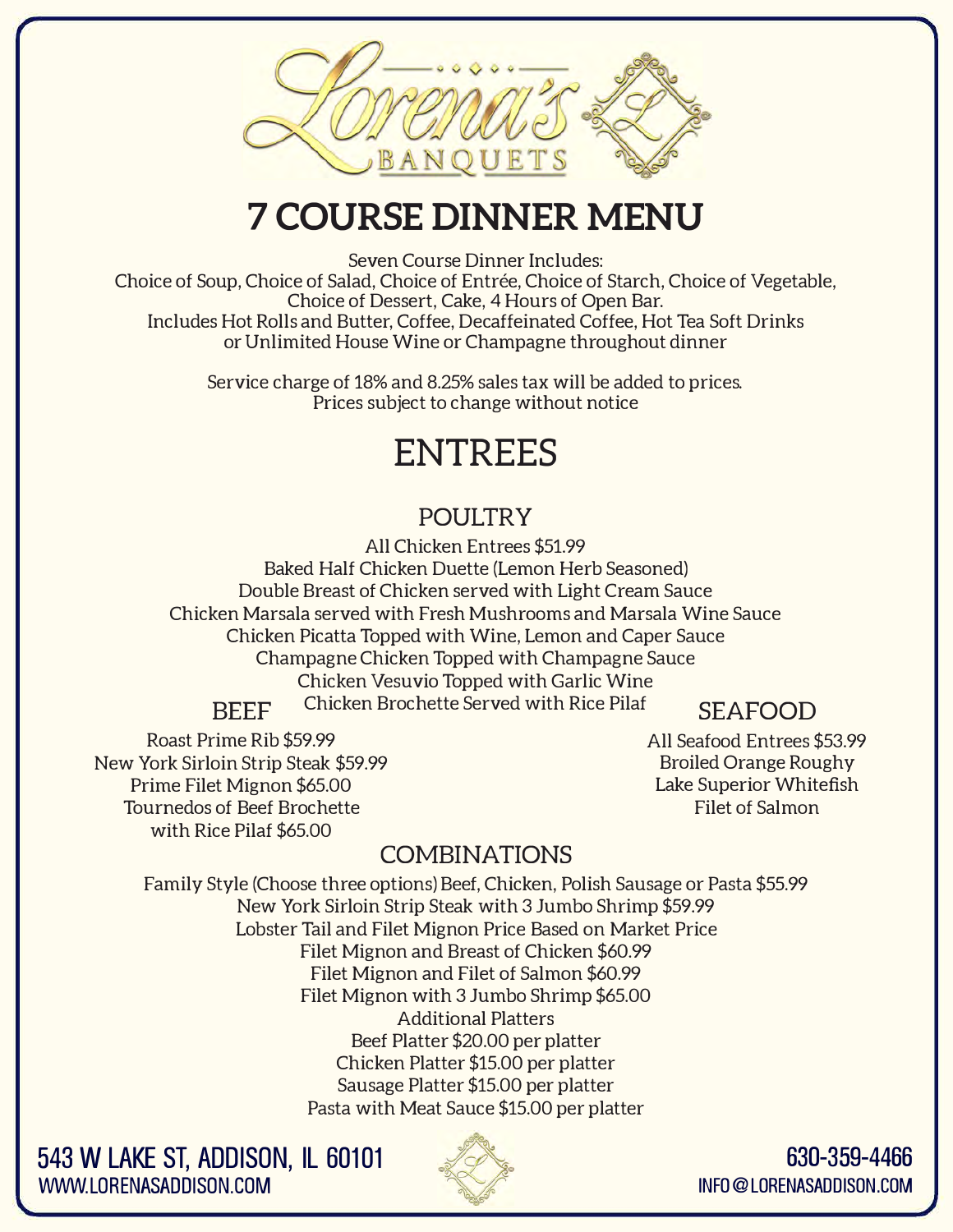

# **7 COURSE DINNER MENU SOUP&SALAD**

#### **SOUP**

French Onion Chicken Noodle Cream of Broccoli Minestrone Cream of Vegetable Beef Barley Cream of Chicken

#### **SALAD**

Tossed Green Salad with Ranch and Italian Dressing Caesar Salad - Romaine Lettuce, Croutons, Parmesan Cheese, Caesar Dressing Athenian Salad - Mixed Greens, Feta Cheese, Black Olives, Green Peppers, with its own dressing (additional \$2.00 per person)

# **STARCH & VEGETABLES**

#### **STARCH**

Baked Potato with Sour Cream and Chives Mashed Potatoes Oven Brown Potatoes Parsley Buttered Potatoes Rice Pilaf Double Baked Potatoes (additional \$3.00 per person)

#### **VEGETABLES**

Buttered Green Beans Green Beans Almandine Sautee Sweet Peas Broccoli Spears Tomato Stuffed with Spinach (additional \$2.00 per person) Mixed Vegetables California Style Baby Carrots

**543 W LAKE ST, ADDISON, IL 60101 WWW.LORENASADDISON.COM** 



**630-359-4466 INFO@LORENASADDISON.COM**